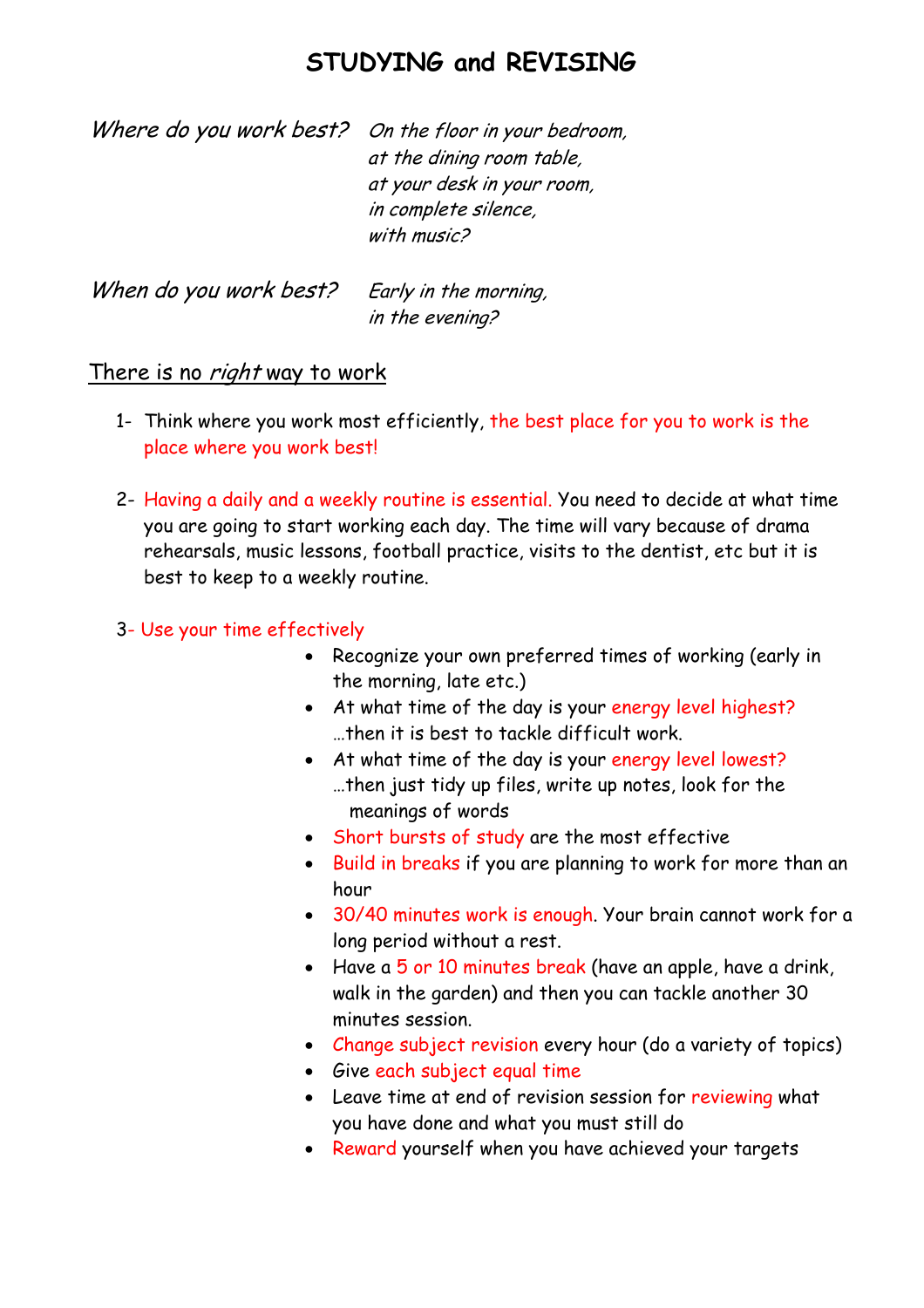- 4- Be realistic: Don't plan to work when your favourite TV program is on, or make sure it is taped for you to watch it later on, doing your work is not a punishment.
- 5- Be disciplined: Stick to what you decided you will do
- 6- Be flexible: You never know when an emergency will crop up.

# **To revise what do you need?**

- 1- A study timetable: Make yourself a study timetable including your free time, your commitments, your HW and revisions for exams. Spread your study throughout the week. Have something to look forward to after a study session. Alternate the topics you enjoy most with those you find difficult or boring.
- 2- Make sure you have:
	- Notes (spend one evening organising and ordering everything you have for each subject)
	- **Textbooks**
	- Past tests
	- A dictionary, a thesaurus
	- A drink or something to nibble while you study
	- Folders
	- **Dividers**
	- **Highlighters**
	- Coloured pens or pencils
	- Index cards
	- Calm, quiet environment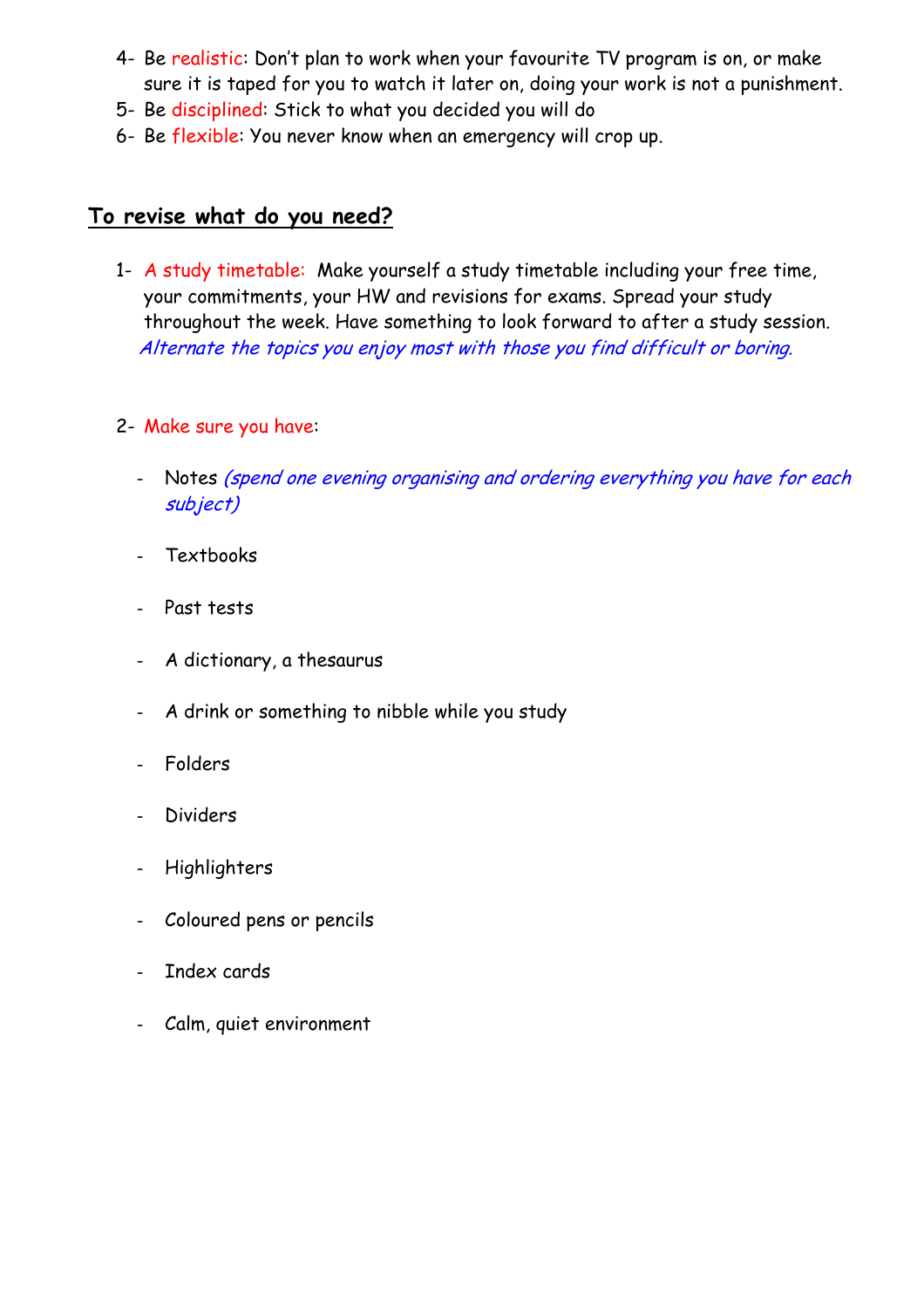# **I don't remember!**

There are a few rules to store the information in your memory and get it out when you need it.

# **1- Be willing to remember**

Pay attention to what you are learning (people often say they have a poor memory, and forget everything, but sometimes they don't really try to learn).

# 2- **Understand**

Remember, make sure you understand everything. We remember better what we have understood. Learning facts, dates or tables by heart is much more difficult.

If you don't understand what you have just read try:

- reading it aloud
- checking that you have copied the notes correctly
- highlighting key words
- writing again in note form in your own words
- making a mind map
- converting the notes into a picture, or a cartoon strip
- discussing the problem with a friend or the teacher.

## 3- **Use your senses to find your memory strength**

- look, listen, re-write, do experiments, highlight, read aloud, discuss
- be active
- motor memory
- visual memory ( visualize things on a white background)
- video memory ( make up a story about places, characters)
- auditory memory ( make silly mnemonics, use music tunes or rhythm)
- 3-D memory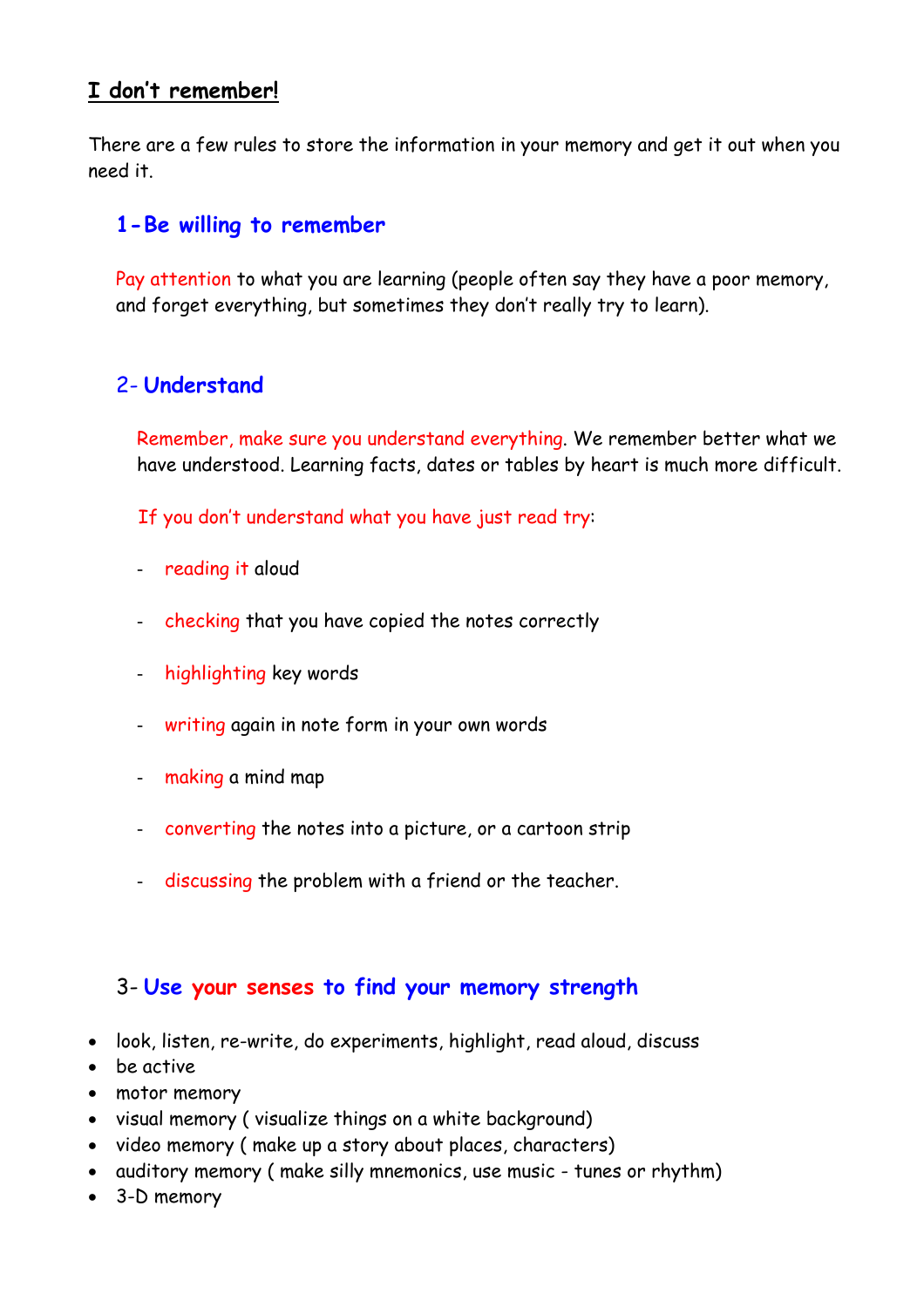For example if you are trying to learn a list of spellings, some foreign phrases, geographical features, important historical events, chemical formulae etc..

### **Just looking won't help,** try

- saying them aloud
- reading onto a tape and listening
- writing them down, without copying, use the Look/Say/Cover/Write/Check method
- highlighting the difficult parts in colour
- writing in large letters or numbers and going over with your finger, as if to trace.

# **4- Understand about memory**

- Most memories don't "stick" in memory forever
- Most material you memorize is forgotten in the first day or so.
- You need to reinforce memories by self-testing over a period of time. This process is called REVISION

# **5- Revision**

- Unless you incorporate a properly designed revision programme into your study timetable, much of the work you do will in fact be a waste of time.
- Up to 80% of new learning is lost in the first 24 hours.
- Revise for about 10 minutes, 10 to 20 minutes after your first revision session
- This means attempt to recall all the relevant points WITHOUT looking at your notes. Write these key points down and compare with current notes.
- One day later revise for 5 minutes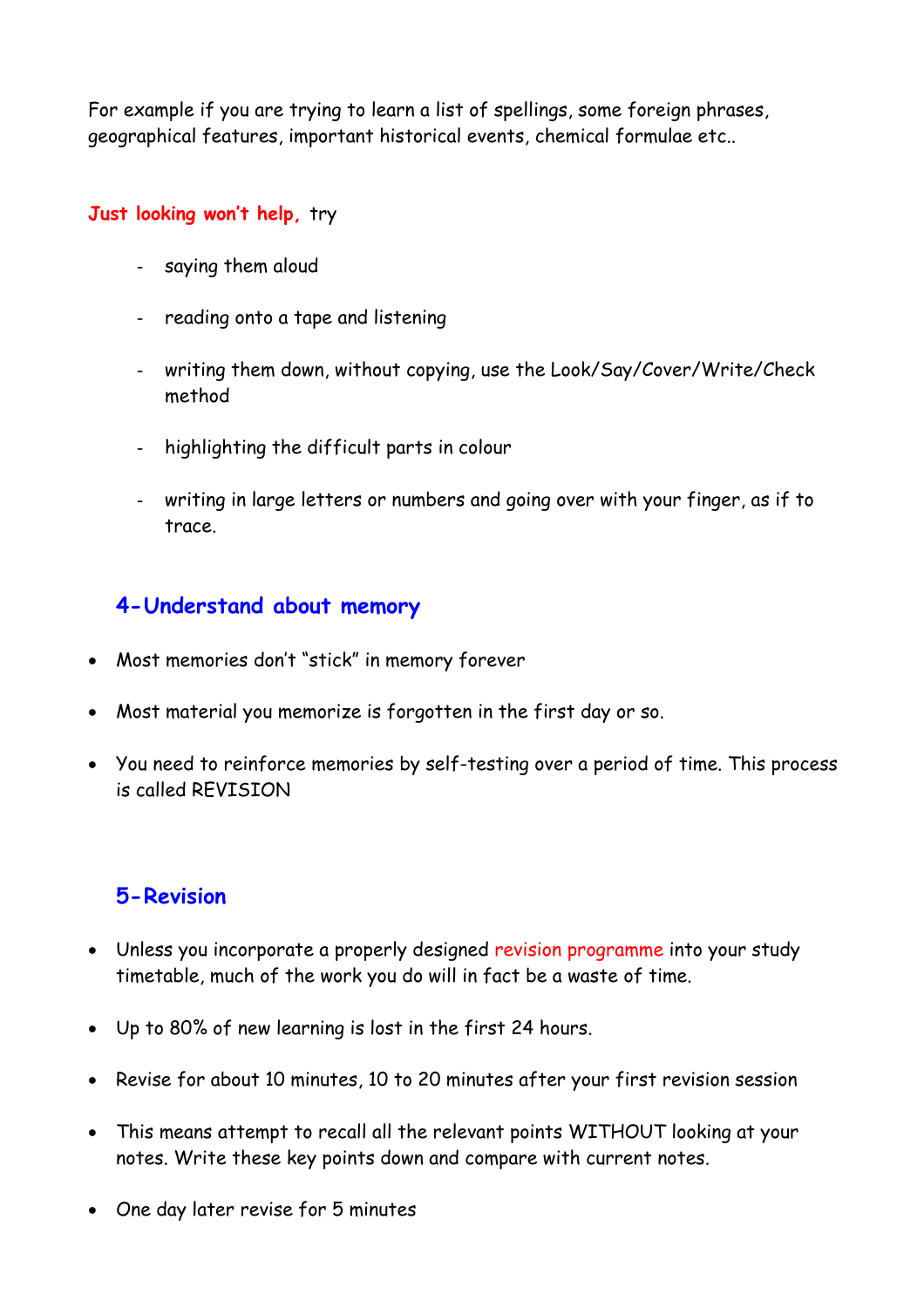- A week later revise for 2 to 5 minutes
- A month later revise for 2 minutes



## **Preparing notes for revision**

- Remember you can work at your own speed.
- Writing revision notes will refresh your memory on details, it also helps you to keep your mind on the task of revising.
- You can make notes in different ways:
	- numbered points
	- mind maps or spidergrams
	- flow charts
	- on tape
	- on A4 or cards but always with an index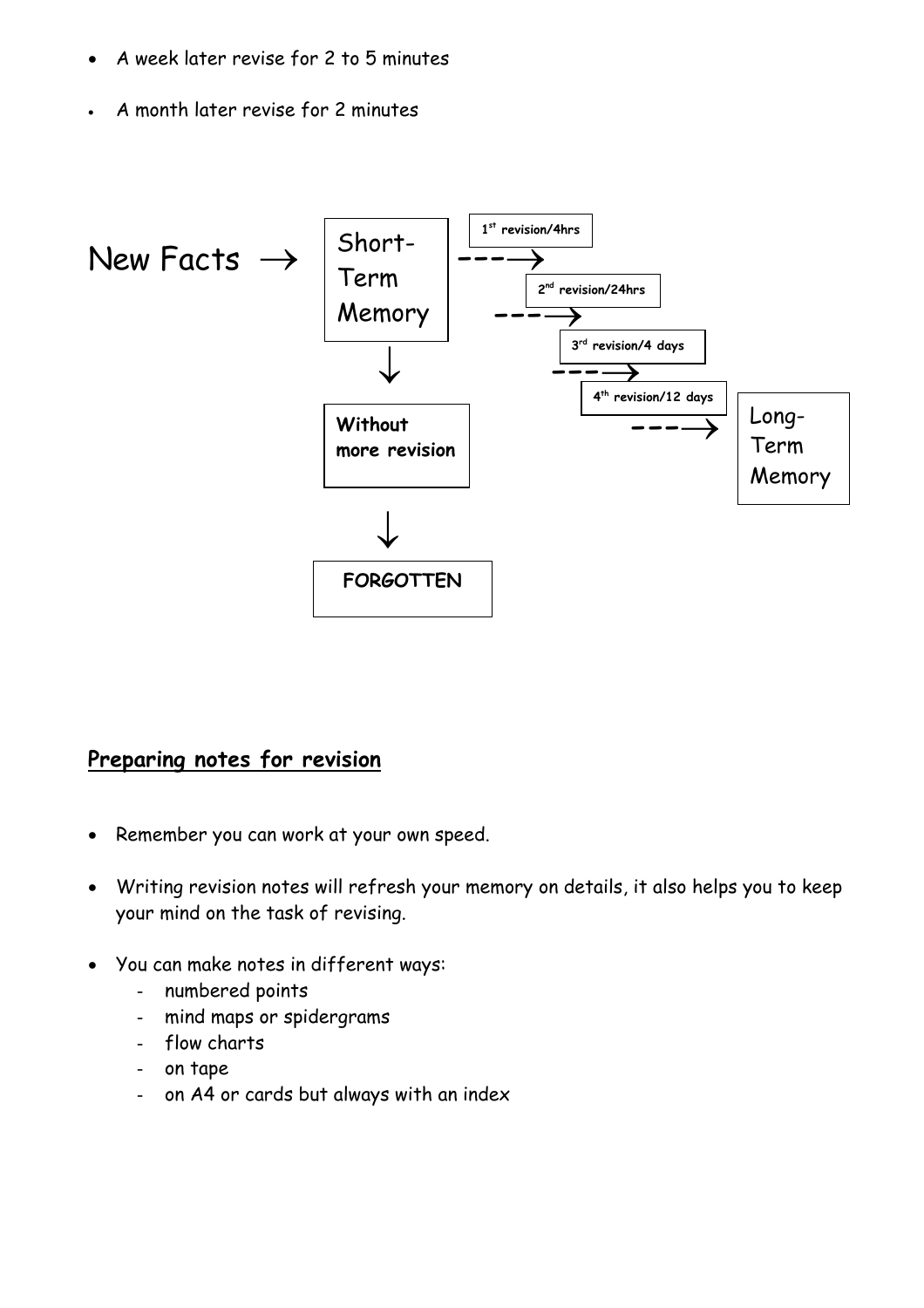To make notes memorable, visual stimulus is very important. You can -

- use different colour pens, (writing in bright colours gives you a better chance of remembering because you are stimulating the part of your brain which deals with colour as well as written information)
- use BLOCK CAPITALS
- underline
- use highlighters
- draw pictures or cartoons  $\mathbb{O} \bullet^{\mathbb{X}}$  ,  $\mathbb{R}$   $\odot$
- draw mindmaps (these increase your chances of learning a subject because they stimulate multiple parts of your brain)
- use diagrams Tippex out answers, photocopy and fill them in
- invent mnemonics, the sillier the better.

#### **Get down to revise**

- List all the modules or topics to be revised for a subject so that you can tick off what you have done
- Gather all your material for the topic
- Reduce into brief, clear, concise, legible notes using the format you have chosen.
- Distinguish between important ideas and supporting details
- If you keep those notes in a file, divide into sections, using dividers, stick to the front of each divider a content list, do the same if you use cards.
- Set out important questions next to your notes, so that later on you can ask yourself the questions and see if you can answer them, or ask someone to ask you those questions.